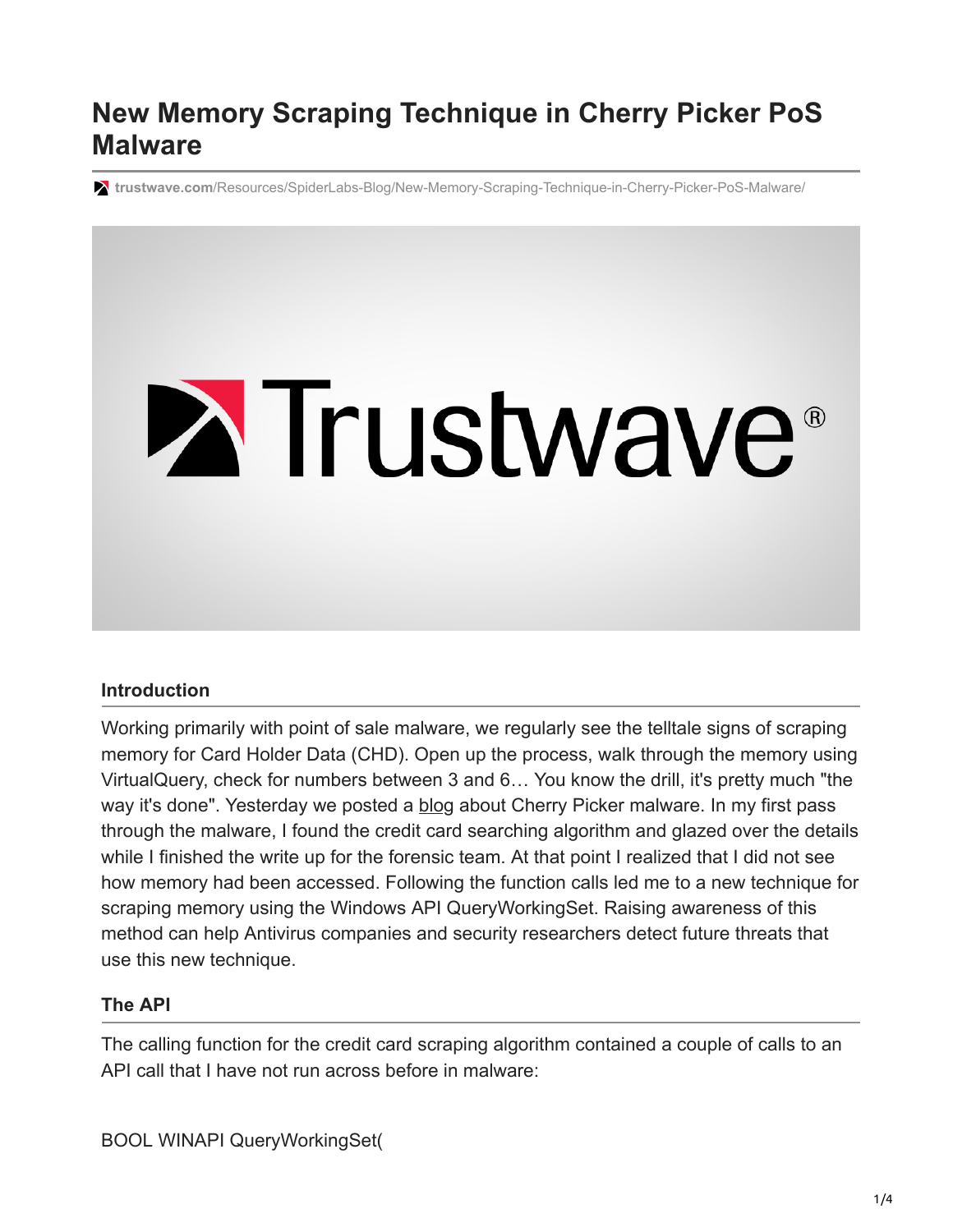\_In\_ HANDLE hProcess,

Out PVOID pv,

In DWORD cb );

After investigating this API, it became apparent that this was how the author was accessing memory in the process. Here is a overview of the algorithm.

## **Cherry Picker Usage**

Since Cherry Picker is a DLL that is loaded or injected into the target process, calling GetCurrentProcess retrieves a handle to the current process. This also works on other processes, but both the calling process and the foreign process need to be opened with the correct privileges. With the process handle, a call to QueryWorkingSet is made. This call will actually fail because we don't know how much space we need for the buffer, but even though it fails it will still return the number of virtual pages that the process currently has. This is the information we are after. Knowing the number of pages we have allows us to declare a buffer with the correct amount of space. With a large enough buffer, we can call QueryWorkingSet again to retrieve the information about the pages resident in memory. After translating the linear address into a virtual address, we can check the permissions on the page, read them into a buffer, and scan them for CHD. When scanning for CHD, only read/write pages are relevant.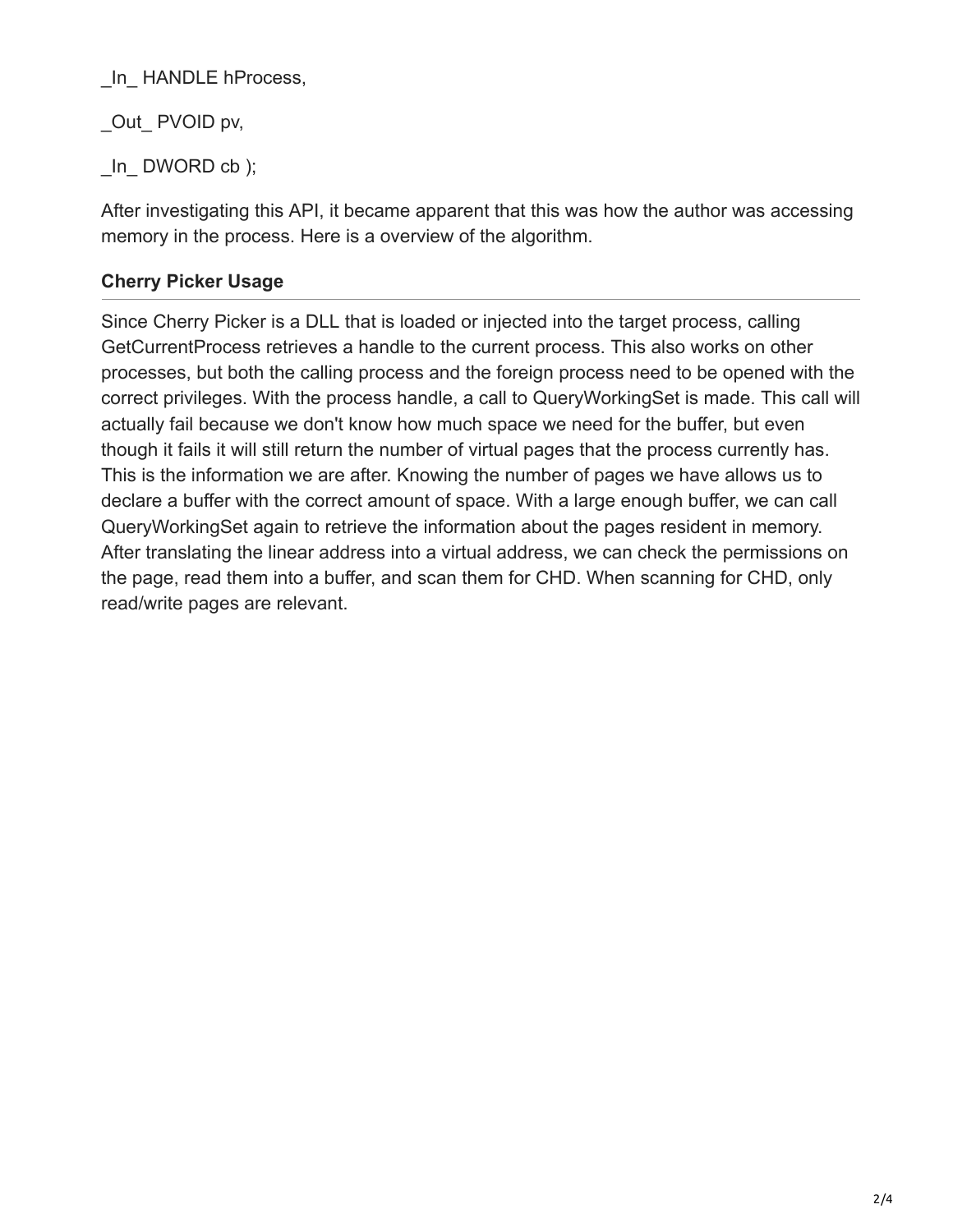

The image above shows a very simplified visualization of linear pages being mapped into the process's virtual address space. The black boxes in the virtual memory represents unallocated space in the process. The QueryWorkingSet API will return the addresses in virtual space for each physical page that is mapped into the process's virtual memory.

### **QueryWorkingSet vs. VirtualQuery**

You might ask yourself, what is the difference between using QueryWorkingSet and VirtualQuery to analyze memory. Both techniques will give you access to the same virtual memory but in a different way. Microsoft's API documentation describes the working set as:

"The *working set* of a program is a collection of those pages in its virtual address space that have been recently referenced. It includes both shared and private data"

Essentially, QueryWorkingSet is accessing virtual memory a page at a time, while VirtualQuery accesses memory across a variable range.

### **Wrap-up**